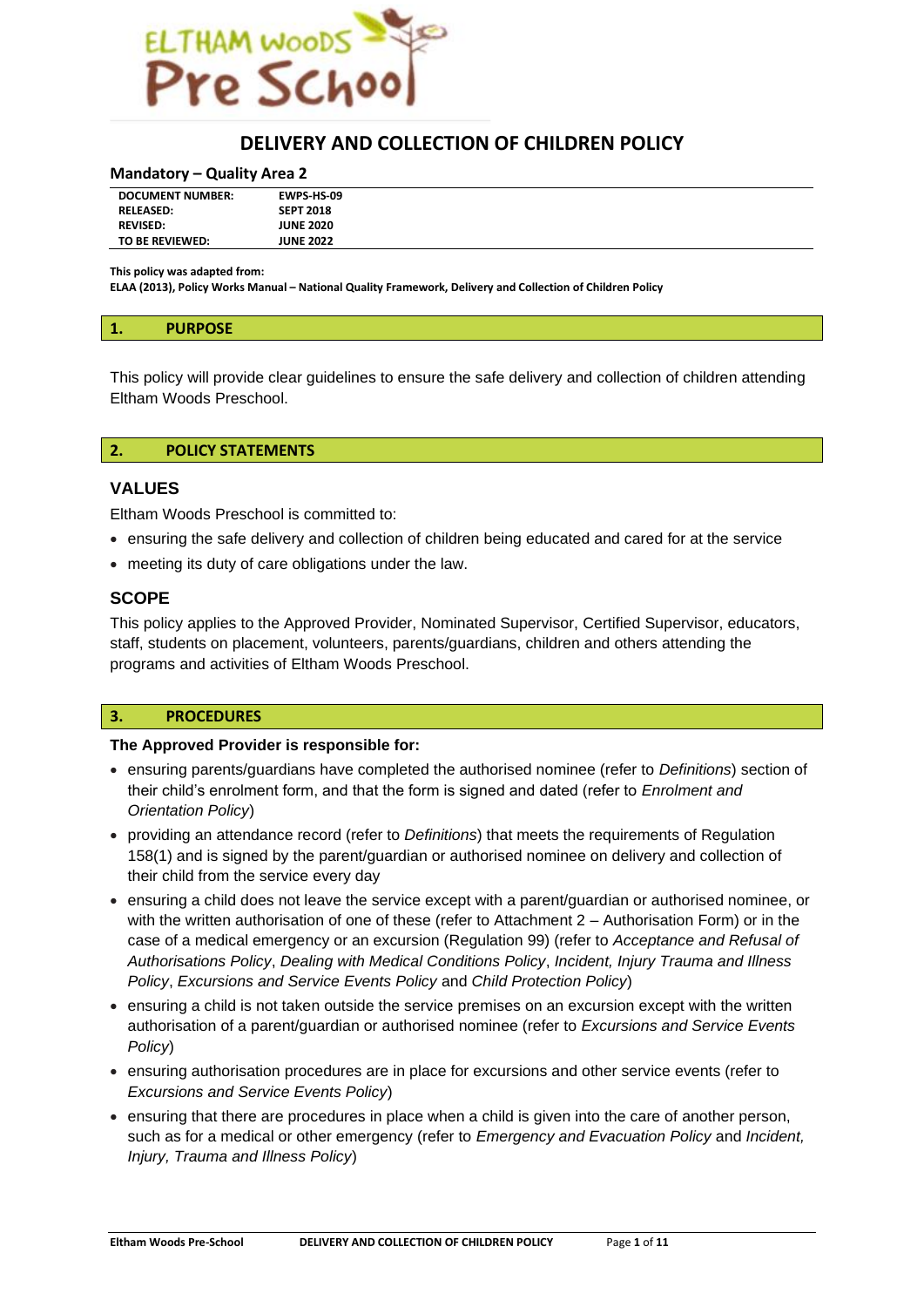- ensuring that there are procedures in place when a parent/guardian or authorised nominee telephones the service to advise that a person not listed on their child's enrolment form will be collecting their child (refer to Attachment 1 – Authorisation procedures)
- ensuring that parents/guardians or authorised nominees are contacted in the event that an unauthorised person arrives to collect a child from the service, and that appropriate procedures are followed (refer to Attachment 1 – Authorisation procedures)
- ensuring that there are procedures in place if an inappropriate person (refer to *Definitions*) attempts to collect a child from the service (refer to Attachment 3 – Procedures to ensure the safe collection of children)
- keeping a written record of all visitors to the service, including time of arrival and departure
- ensuring procedures are in place for the care of a child who has not been collected from the service on time (refer to Attachment 4 – Procedures for the late collection of children)
- ensuring that the educator-to-child ratios are maintained at all times children are in attendance at the service (including when children are collected late from the service) according to the requirements of Regulations 123 and 360 (refer also to *Supervision of Children Policy*)
- notifying DEECD in writing within 24 hours, and the parents as soon as is practicable, in the event of a serious incident (refer to *Definitions*), including when a child has left the service unattended by an adult or with an unauthorised person (Regulations 12, 86, 176)
- providing parents/guardians with information regarding procedures for delivery and collection of children prior to their child's commencement at the service.

## **The Nominated Supervisor is responsible for:**

- ensuring a child does not leave the service except with a parent/guardian or authorised nominee, or with the written authorisation of one of these (refer to Attachment 2 – Authorisation Form) or in the case of a medical emergency or an excursion (refer to *Acceptance and Refusal of Authorisations Policy*, *Dealing with Medical Conditions Policy*, *Incident, Injury Trauma and Illness Policy*, *Excursions and Service Events Policy* and *Child Protection Policy*)
- ensuring a child is not taken outside the service premises on an excursion except with the written authorisation of a parent/guardian or authorised nominee (refer to *Excursions and Service Events Policy*)
- ensuring that educator-to-child ratios are maintained at all times children are in attendance at the service (including when children are collected late from the service) according to the requirements of Regulations 123 and 360 (refer also to *Supervision of Children Policy*)
- ensuring children are adequately supervised at all times (refer to *Supervision of Children Policy*)
- following the authorisation procedures listed in Attachment 1
- following the procedures to ensure the safe collection of children (refer to Attachment 3 Procedures to ensure the safe collection of children)
- following the procedures for late collection of children (refer to Attachment 4 Procedures for the late collection of children).

## **Certified Supervisors and other educators are responsible for:**

- ensuring the attendance record is signed by the parent/guardian, authorised nominee, Nominated Supervisor or an educator, detailing the child's time of arrival and departure from the service (Regulation 158(1))
- developing safety procedures for the mass arrival and departure of children from the service
- refusing to allow a child to depart from the service with a person who is not the parent/guardian or authorised nominee, or where there is not written authorisation of one of these (refer to Attachment 2 – Authorisation Form) (refer also to *Acceptance and Refusal of Authorisations Policy*)
- implementing the authorisation procedures outlined in Attachment 1 in the event that a parent/guardian or authorised nominee telephones the service to advise that a person not listed on their child's enrolment form will be collecting their child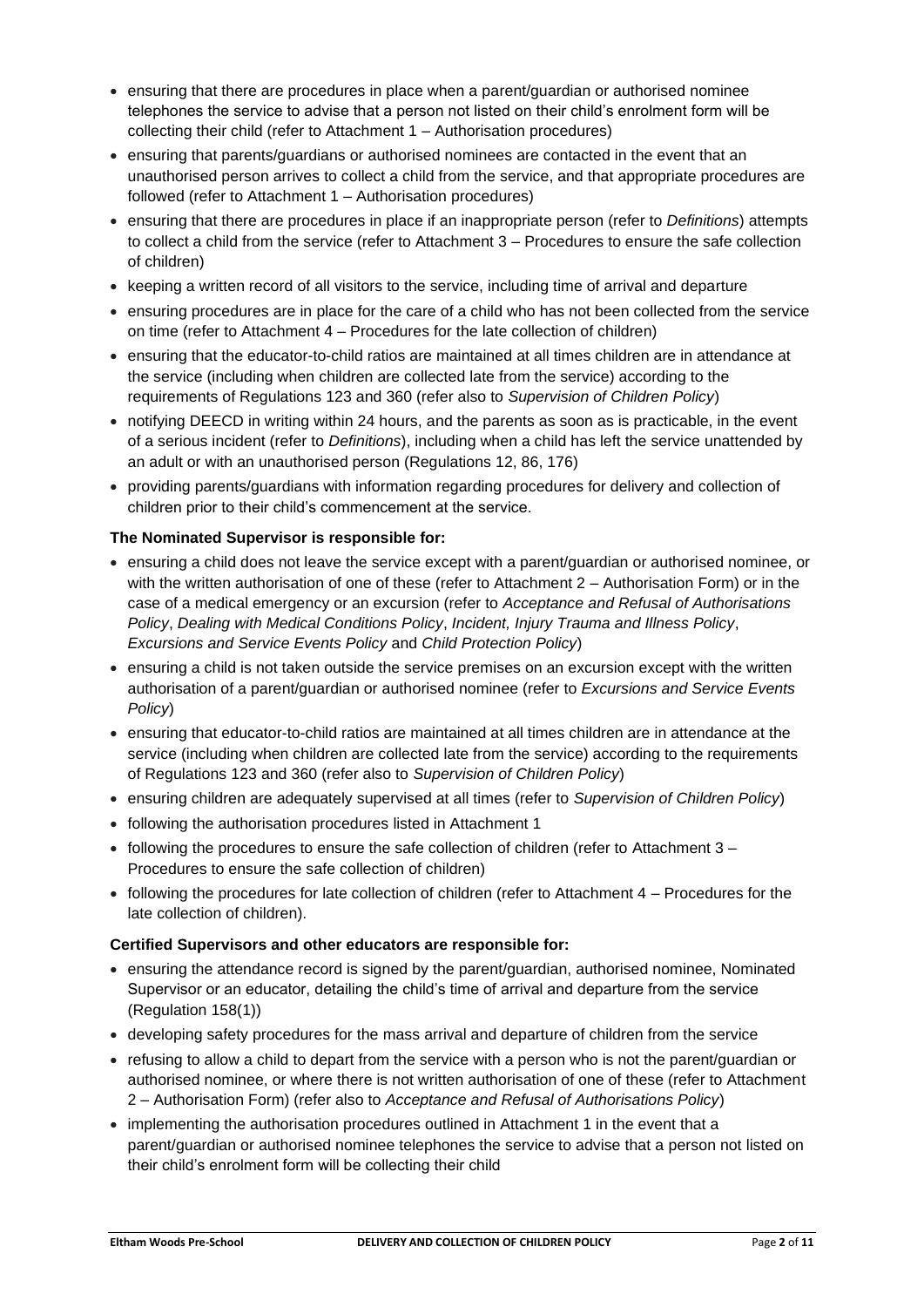- following the authorisation procedures (Attachment 1) and contacting the parents/guardians or authorised nominees if an unauthorised person arrives to collect a child from the service
- following procedures in the event that an inappropriate person (refer to *Definitions*) attempts to collect a child from the service (refer to Attachment 3 – Procedures to ensure the safe collection of children)
- informing the Approved Provider as soon as is practicable, but within 24 hours, if a child has left the service unattended by an adult or with an unauthorised person (refer to *Definitions*)
- following procedures for the late collection of children (refer to Attachment 4 Procedures for the late collection of children)
- maintaining educator-to-child ratios at all times children are in attendance at the service (including when children are collected late from the service)
- ensuring the entry/exit doors and gates are kept closed during program hours
- displaying an up-to-date list of the telephone numbers of the Approved Provider, DEECD, Child FIRST, DHS Child Protection Service and the local police station.

## **Parents/guardians are responsible for:**

- completing and signing the authorised nominee section of their child's enrolment form before their child attends the service
- signing and dating permission forms for excursions
- signing the attendance record as their child arrives at and departs from the service. Unless advised by the staff otherwise, that they will be signing their child in and out for the day.
- ensuring educators are aware that their child has arrived at/been collected from the service
- collecting their child on time at the end of each session/day
- alerting educators if they are likely to be late collecting their child
- providing written authorisation where children require medication to be administered by educators/staff, and signing and dating it for inclusion in the child's medication record (refer to *Definitions*)
- supervising their own child before signing them into the program and after they have signed them out of the program
- supervising other children in their care, including siblings, while attending or assisting at the service
- paying a late-collection fee if required by the service's *Fees Policy*.

## **Volunteers and students, while at the service, are responsible for following this policy and its procedures.**

## **4. BACKGROUND AND LEGISLATION**

## **Background**

A duty of care exists at all times the child is attending a children's service. In addition, the service has a duty of care to a child while he/she is on the service's premises even if he/she hasn't yet been signed into the service or has been signed out of the service, and is legally under the care and supervision of the parent/guardian (refer to *Supervision of Children Policy*).

The child may only leave the service in the care of a parent/guardian, authorised nominee or a person authorised by one of these parties to collect the child. An authorised person does not include a parent who is prohibited by a court order from having contact with the child. An exception is made in the event of a medical or other emergency (refer to *Incident, Injury, Trauma and Illness Policy* and *Emergency and Evacuation Policy*) and for excursions (refer to *Excursions and Service Events Policy*).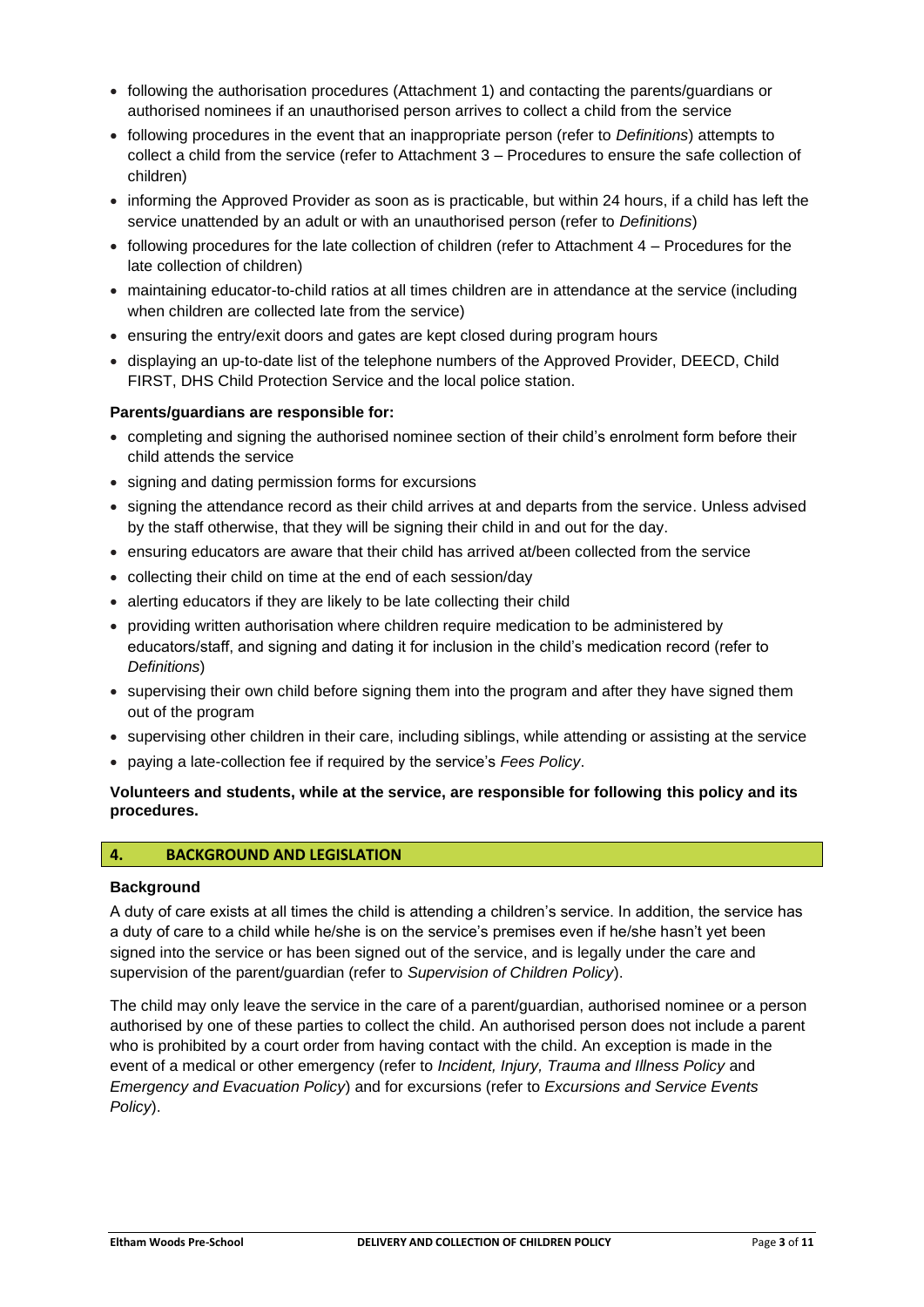The National Law and National Regulations do not specify a minimum age limit for an authorised nominee. Each service will need to determine if a person under the age of 18 is able to be an authorised nominee and, if so, what constitutes the minimum acceptable age at that service.

### **Legislation and standards**

Relevant legislation and standards include but are not limited to:

- *Children, Youth and Families Act 2005* (Vic), as amended 2011
- *Children, Youth and Families Act 2005* (Vic), as amended 2012
- *Education and Care Services National Law Act 2010*: Sections 167, 170
- *Education and Care Services National Regulations 2011*: Regulations 99, 168(2)(f)
- *Family Law Act 1975* (Cth), as amended 2011
- *National Quality Standard*, Quality Area 2: Children's Health and Safety
	- − Standard 2.3: Each child is protected

#### **5. DEFINITIONS**

The terms defined in this section relate specifically to this policy. For commonly used terms e.g. Approved Provider, Nominated Supervisor, Regulatory Authority etc. refer to the *General Definitions* section of this manual.

**Attendance record:** Kept by the service to record details of each child attending the service including name, time of arrival and departure, signature of person delivering and collecting the child or of the Nominated Supervisor or educator (Regulation 158(1)).

**Authorised nominee:** (In relation to this policy) a person who has been given written authority by the parents/guardians of a child to collect that child from the education and care service. These details will be on the child's enrolment form.

The National Law and National Regulations do not specify a minimum age limit for an authorised nominee. Each service will need to determine if a person under the age of 18 is able to be an authorised nominee and, if so, what constitutes the minimum acceptable age at that service.

**Duty of care:** A common law concept that refers to the responsibilities of organisations to provide people with an adequate level of protection against harm and all reasonable foreseeable risk of injury.

**Family member:** in relation to a child, means:

- a) a parent, grandparent, brother, sister, uncle, aunt or cousin of the child, whether of the whole blood or half-blood, and whether that relationship arises by marriage (including a de facto relationship), by adoption or otherwise, or
- b) a relative of the child according to Aboriginal or Torres Strait Islander tradition, or
- c) a person with whom the child resides in a family-like relationship, or
- d) a person who is recognised in the child's community as having a familial role in respect of the child.

**Inappropriate person:** A person who may pose a risk to the health, safety or wellbeing of any child attending the education and care service, or whose behaviour or state of mind make it inappropriate for him/her to be on the premises e.g. a person under the influence of drugs or alcohol (Act 171(3)).

**Incident, Injury, Trauma and Illness Record:** Contains details of any incident, injury, trauma or illness that occurs while the child is being educated and cared for by the service. Any incident, injury, trauma or illness must be recorded as soon as is practicable but not later than 24 hours after the occurrence. Details required include the:

• name and age of the child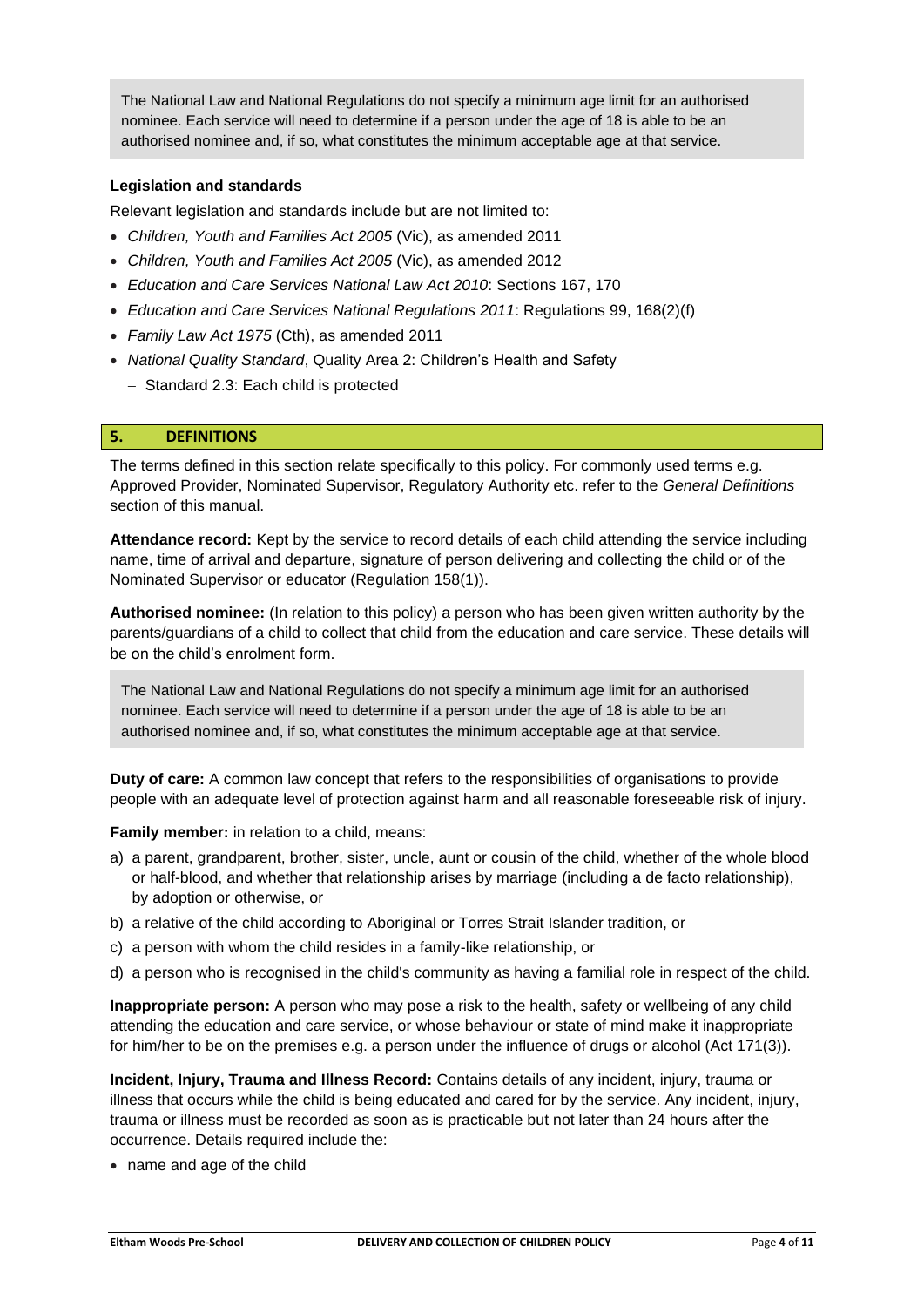- circumstances leading to the incident, injury, trauma or illness (including any symptoms)
- time and date
- details of action taken by the service including any medication administered, first aid provided or medical personnel contacted
- details of any witnesses
- names of any person the service notified or attempted to notify, and the time and date of this
- signature of the person making the entry, and time and date of this.

These details must be kept for the period of time specified in Regulation 183. A sample *Incident, Injury, Trauma and Illness Record* is available on the ACECQA website.

**Medication record:** Contains details for each child to whom medication is to be administered by the service. This includes the child's name, signed authorisation to administer medication and a record of the medication administered, including time, date, dosage, manner of administration, name and signature of person administering the medication and of the person checking the medication if required (Regulation 92). A sample medication record is available on the ACECQA website.

**Serious incident:** An incident resulting in the death of a child, or an injury, trauma or illness for which the attention of a registered medical practitioner, emergency services or hospital is sought or should have been sought. This also includes an incident in which a child appears to be missing, cannot be accounted for, is removed from the service in contravention of the regulations or is mistakenly locked in/out of the service premises (Regulation 12). A serious incident should be documented in an *Incident, Injury, Trauma and Illness Record* (sample form available on the ACECQA website) as soon as possible and within 24 hours of the incident. The Regulatory Authority (DEECD) must be notified within 24 hours of a serious incident occurring at the service (Regulation 176(2)(a)). Records are required to be retained for the periods specified in Regulation 183.

**Unauthorised person:** (in relation to this policy) is a person who is **not** a parent/guardian, family member, authorised nominee, emergency services or medical personnel, or a person who holds a current Working with Children Check card.

#### **6. SOURCES AND RELATED POLICIES**

#### **Sources**

- Australian Children's Education and Care Quality Authority (ACECQA): [www.acecqa.gov.au](http://www.acecqa.gov.au/)
- Department of Education and Early Childhood Development (DEECD), Licensed Children's Services, phone 1300 307 415 or email [licensed.childrens.services@edumail.vic.gov.au](mailto:licensed.childrens.services@edumail.vic.gov.au)

#### **Service policies**

- *Acceptance and Refusal of Authorisations Policy*
- *Child Protection Policy*
- *Dealing with Medical Conditions Policy*
- *Emergency and Evacuation Policy*
- *Enrolment and Orientation Policy*
- *Excursions and Service Events Policy*
- *Fees Policy*
- *Incident, Injury, Trauma and Illness Policy*
- *Privacy and Confidentiality Policy*
- *Supervision of Children Policy*

#### **7. EVALUATION**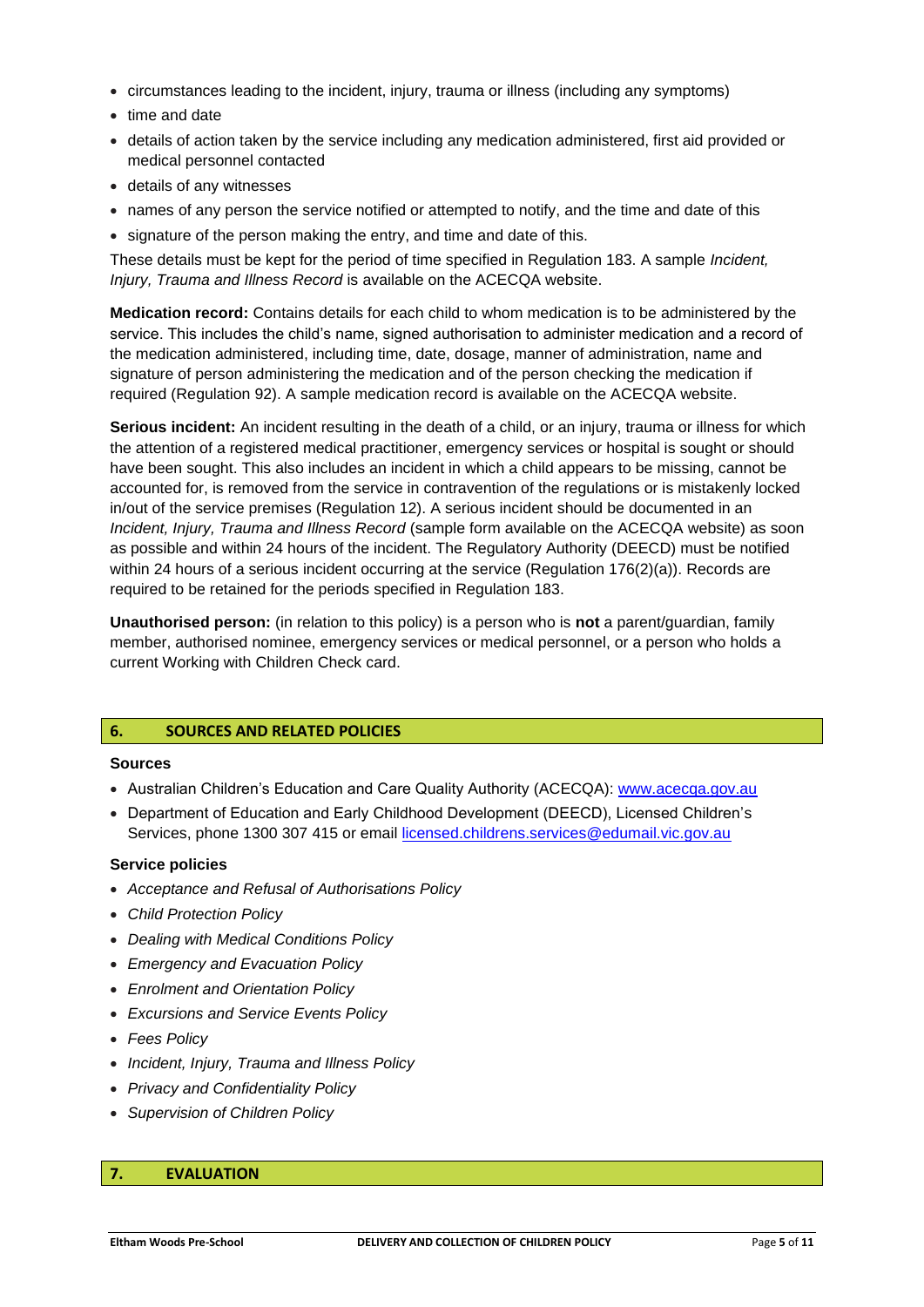In order to assess whether the values and purposes of the policy have been achieved, the Approved Provider will:

- regularly seek feedback from everyone affected by the policy regarding its effectiveness
- monitor the implementation, compliance, complaints and incidents in relation to this policy
- keep the policy up to date with current legislation, research, policy and best practice
- revise the policy and procedures as part of the service's policy review cycle, or as required
- notify parents/guardians at least 14 days before making any changes to this policy or its procedures.

#### **8. ATTACHMENTS**

- Attachment 1: Authorisation procedures
- Attachment 2: Authorisation Form
- Attachment 3: Procedures to ensure the safe collection of children
- Attachment 4: Procedures for the late collection of children

#### **9. AUTHORISATION**

This policy was adopted by the Approved Provider of Eltham Woods Preschool on 19 September 2018.

## **10. POLICY CHANGE RECORD**

| Date      | <b>Revision Description</b>                                          | Authority             |
|-----------|----------------------------------------------------------------------|-----------------------|
| June 2020 | Review                                                               | <b>EWPS Committee</b> |
|           | Procedures – Parents / guardians responsible for                     |                       |
|           | Added highlighted wording - signing the attendance record as         |                       |
|           | their child arrives at and departs from the service. Unless advised  |                       |
|           | by staff otherwise, that they will be signing their child in and out |                       |
|           | for the day.                                                         |                       |
|           |                                                                      |                       |
|           |                                                                      |                       |
|           |                                                                      |                       |
|           |                                                                      |                       |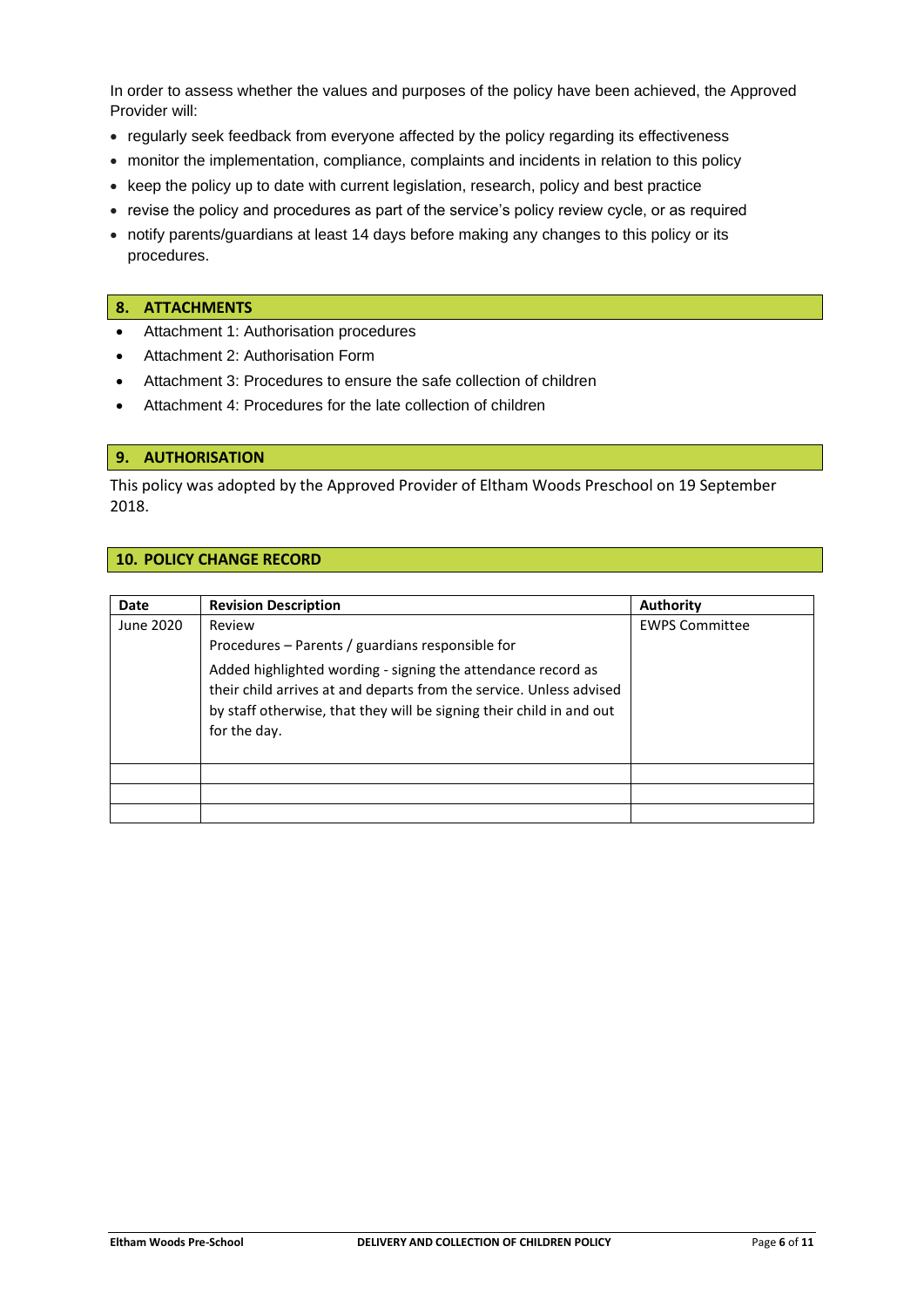## **These procedures are to be followed when a child is collected by an unauthorised person, including where a parent/guardian or authorised nominee telephones the service to notify that such a person will be collecting their child.**

The Nominated Supervisor will:

- 1. request that the parent/guardian or authorised nominee email or fax the authorisation if it is possible to do so, detailing the name, address and telephone number of the person who will be collecting the child
- 2. accept a verbal authorisation if it is not possible for the parent/guardian or authorised nominee to provide authorisation via email or fax, provided the following procedure is followed:
	- 2.1 all details of the person collecting the child, including the name, address and telephone number of the person must be obtained
	- 2.2 two educators take the verbal authorisation message (recommended by DEECD)
	- 2.3 the verbal authorisation is documented and stored with the child's enrolment record for follow-up
	- 2.4 photo identification is obtained to confirm the person's identity on arrival at the service
	- 2.5 ensure that parents/guardians or authorised nominees follow up a verbal authorisation by completing an Authorisation Form (Attachment 2) when next at the service, or by adding details of the new authorised nominee to the child's enrolment form
- 3. ensure that fax or email authorisation is stored with the child's enrolment record
- 4. ensure the attendance record is completed prior to child leaving the service
- 5. refuse to release a child where authorisation is not/cannot be provided by the parent/guardian or authorised nominee
- 6. contact police if the safety of the child or service staff is threatened
- 7. implement late collection procedures (refer to Attachment 4) if required
- 8. notify the Approved Provider in the event that written authorisation is not provided for further follow-up.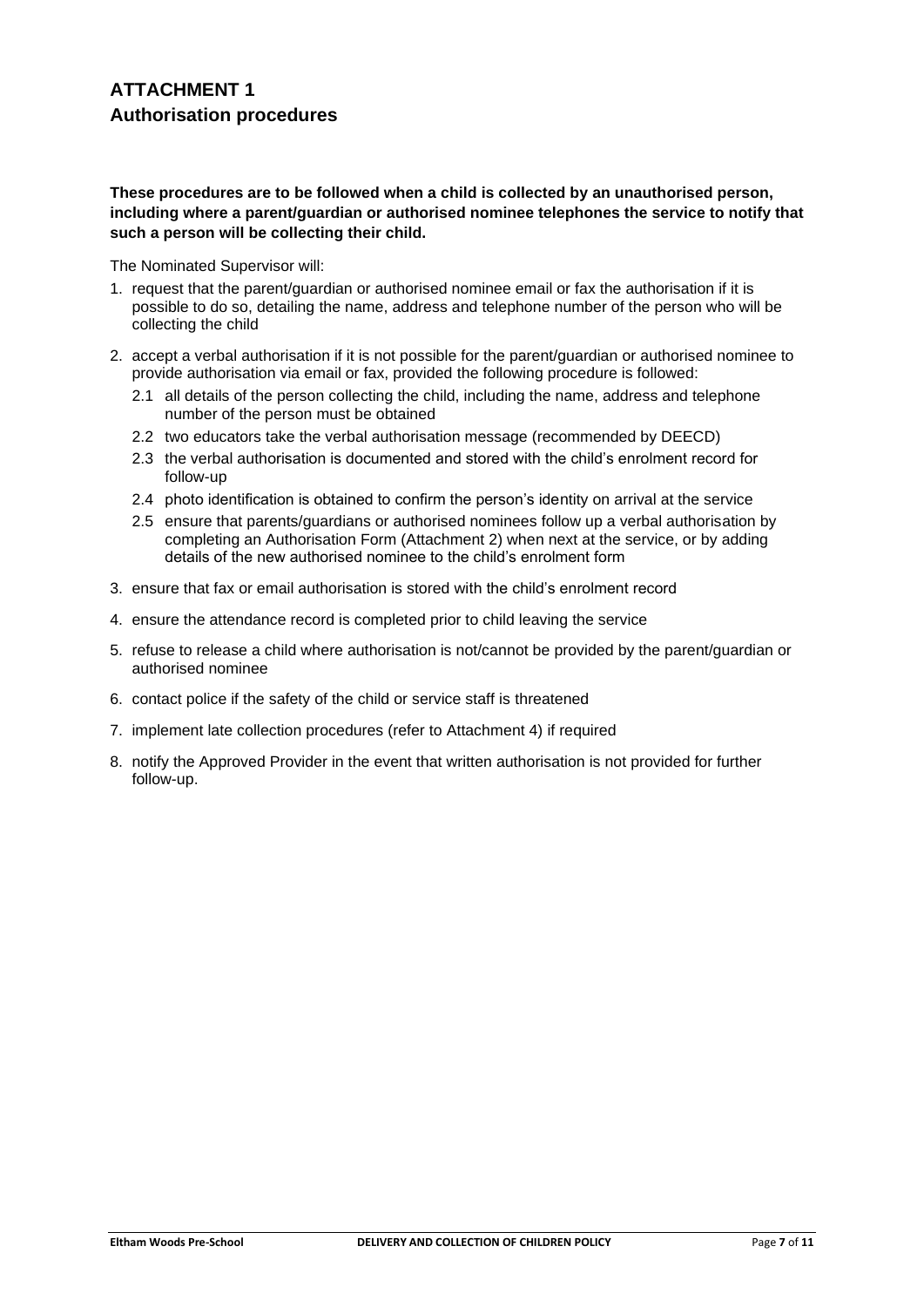# **ATTACHMENT 2 Authorisation Form**

## **Authorisation form**

To be used as a follow-up to a verbal/email/fax authorisation when the parent/guardian or authorised nominee is next at the service

|                                                                                                              | authorised by telephone/email/fax (please circle)                                                    |
|--------------------------------------------------------------------------------------------------------------|------------------------------------------------------------------------------------------------------|
|                                                                                                              |                                                                                                      |
|                                                                                                              |                                                                                                      |
| Name:                                                                                                        |                                                                                                      |
|                                                                                                              |                                                                                                      |
| Telephone number:                                                                                            |                                                                                                      |
| authorised nominee to collect my child on an ongoing basis.                                                  | This was a one-off occasion and this person is not to be included on my child's enrolment form as an |
| Signed:                                                                                                      |                                                                                                      |
| Date:                                                                                                        |                                                                                                      |
| This form will be attached to the child's enrolment form.                                                    |                                                                                                      |
|                                                                                                              |                                                                                                      |
| <b>Authorisation form</b>                                                                                    |                                                                                                      |
| To be used where the parent/guardian or authorised nominee is able to provide prior written<br>authorisation |                                                                                                      |

| <u> 1990 - Jan James James James James James James James James James James James James James James James James</u>                                                      | authorise                               |
|-------------------------------------------------------------------------------------------------------------------------------------------------------------------------|-----------------------------------------|
| Name:                                                                                                                                                                   |                                         |
|                                                                                                                                                                         |                                         |
|                                                                                                                                                                         |                                         |
|                                                                                                                                                                         |                                         |
|                                                                                                                                                                         |                                         |
| This will be a one-off occasion and this person is not to be included on my child's enrolment form as<br>an authorised nominee to collect my child on an ongoing basis. |                                         |
| Signed:                                                                                                                                                                 | (Parent/guardian or authorised nominee) |
| Date:                                                                                                                                                                   |                                         |
|                                                                                                                                                                         |                                         |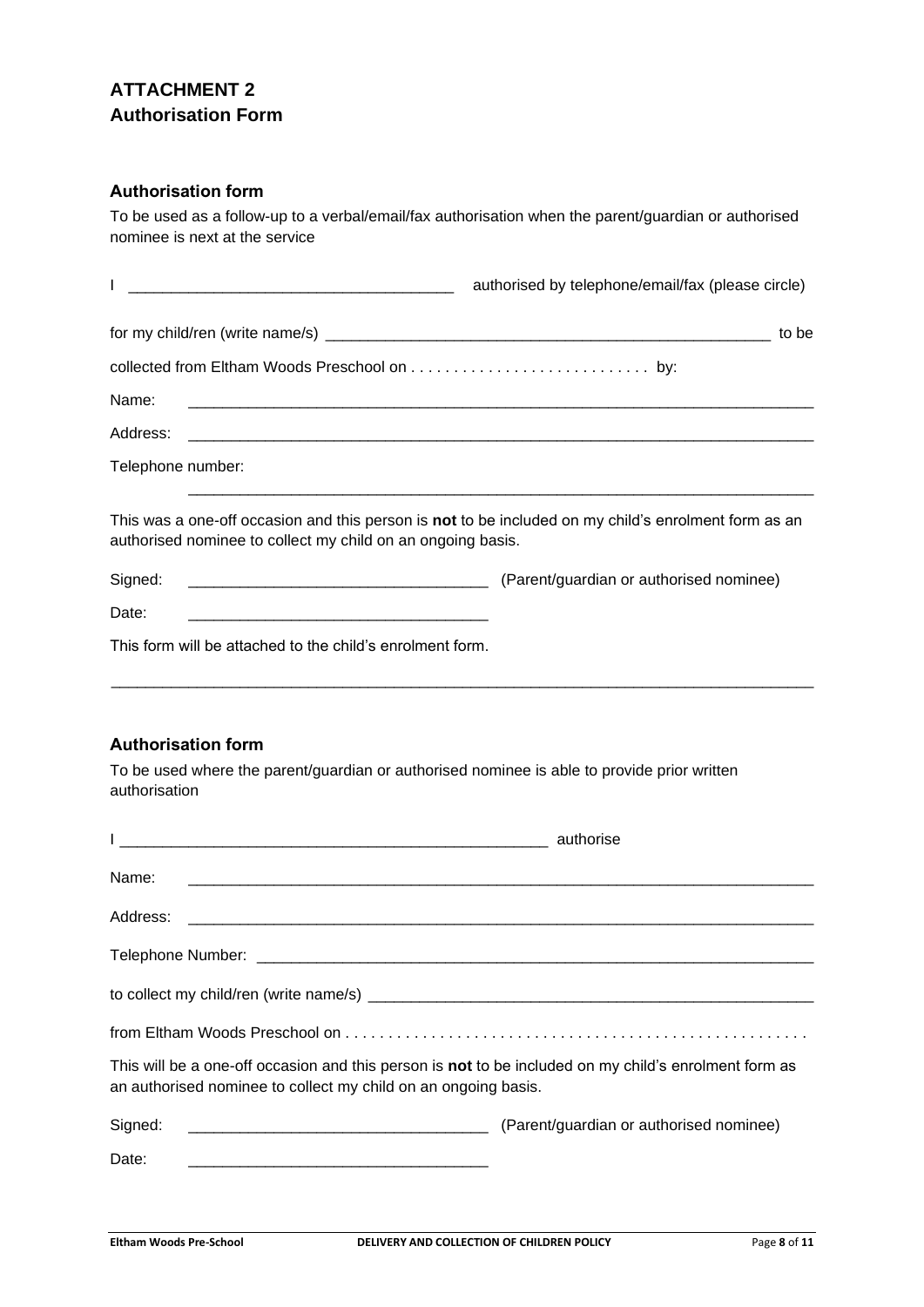This form will be attached to the child's enrolment form.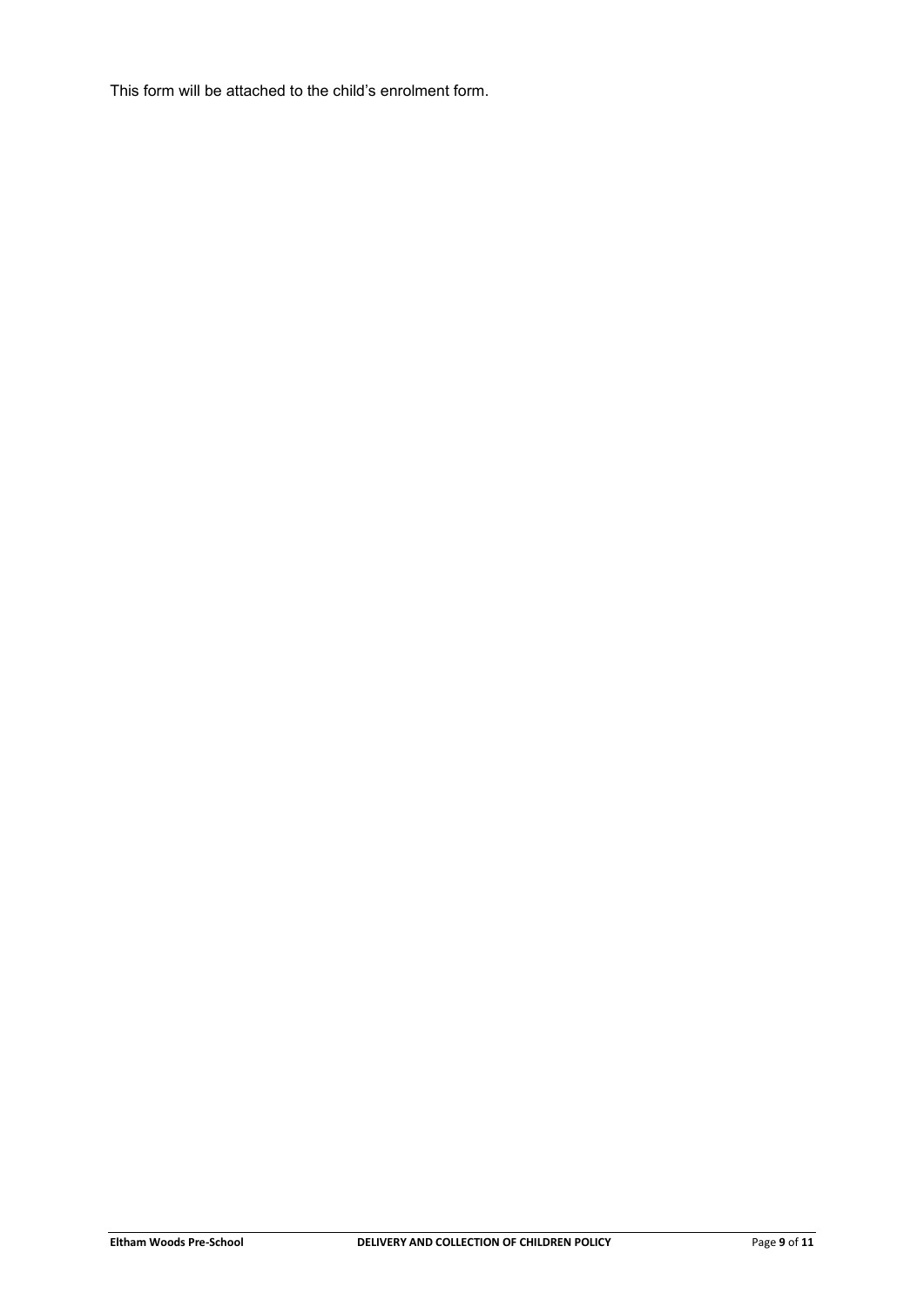## **ATTACHMENT 3 Procedures to ensure the safe collection of children**

Early childhood professionals have a duty of care not to endanger children at the service by knowingly placing them in a situation that could reasonably be expected to be dangerous, including releasing a child into the care of an inappropriate person (refer to *Definitions*).

Where an educator believes that the parents/guardians or authorised nominee may be ill, affected by alcohol or drugs, or not able to safely care for the child, the following procedures must be followed.

- Consult with the Nominated Supervisor or the Approved Provider, if possible.
- Advise the person collecting the child of their concerns and suggest contacting an alternative authorised nominee to collect the child.
- If the Nominated Supervisor or the Approved Provider fears for the safety of the child, themselves or other service staff at any time, contact the police immediately.
- Complete the *Incident, Injury, Trauma and Illness Record* and file with the child's enrolment form.
- Inform the Approved Provider as soon as is practicable, and at least within 24 hours of the incident.
- Inform the Regulatory Authority (DEECD) within 24 hours of a serious incident occurring (refer to *Definitions*).